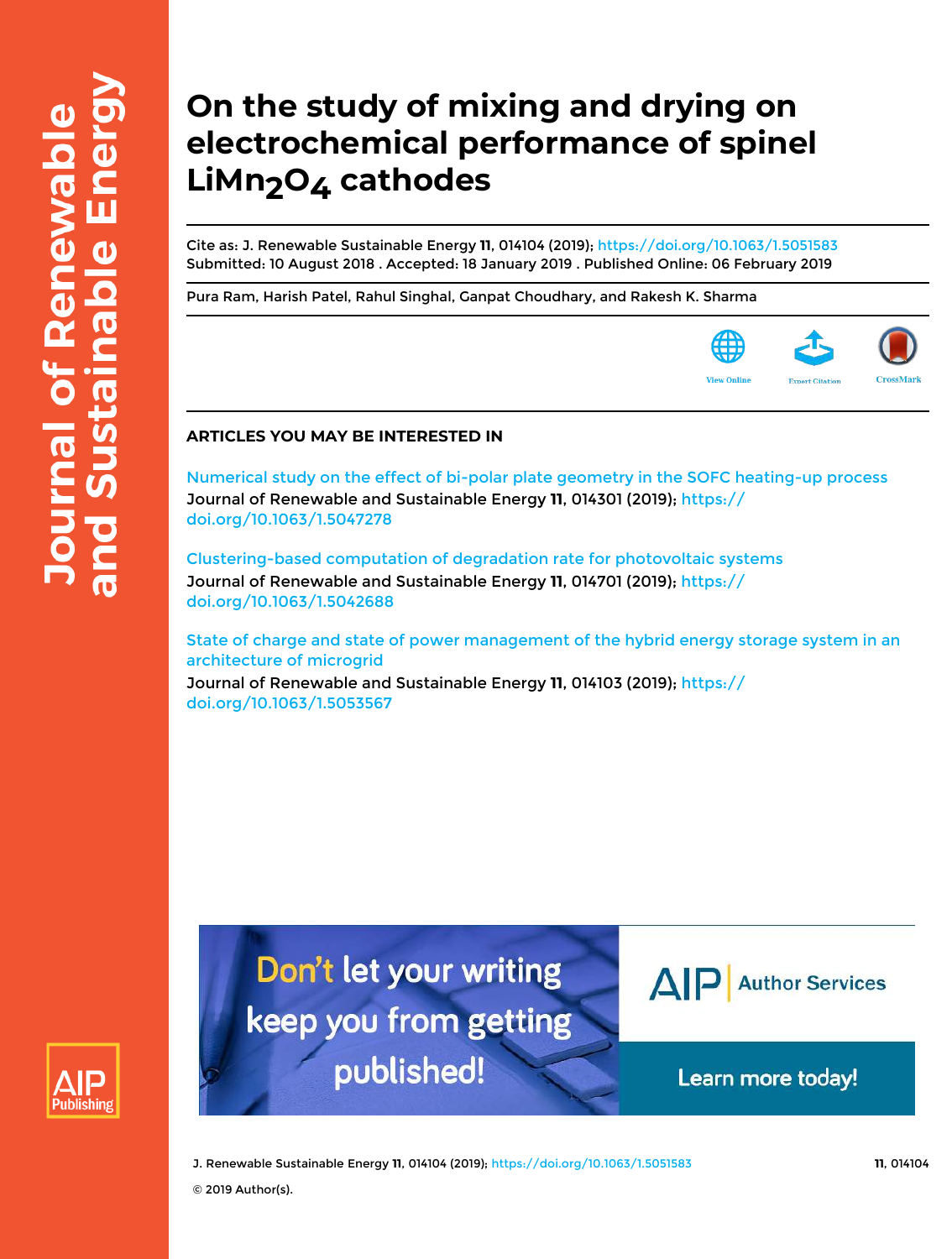## On the study of mixing and drying on electrochemical performance of spinel  $Lim<sub>2</sub>O<sub>4</sub>$  cathodes

Cite as: J. Renewable Sustainable Energy 11, 014104 (2019); doi: 10.1063/1.5051583 Submitted: 10 August 2018 . Accepted: 18 January 2019 . Published Online: 6 February 2019



Pura Ram,<sup>1</sup> Harish Patel,<sup>1</sup> Rahul Singhal,<sup>2</sup> Ganpat Choudhary,<sup>1</sup> and Rakesh K. Sharma<sup>1,a)</sup>

## AFFILIATIONS

<sup>1</sup>Department of Chemistry, Indian Institute of Technology Jodhpur, Jodhpur 342037, Rajasthan, India <sup>2</sup>Department of Physics and Engineering Physics, Central Connecticut State University, New Britain, Connecticut 06050, USA

a)Email: rks@iitj.ac.in

## ABSTRACT

The current work presents the effect of stirring hours and drying temperature on the quality of slurry, its surface morphology, and electrochemical performances of electrodes. Physical characterization studies, such as XRD, SEM, and SEM of slurry, and electrochemical characterization studies, namely, the investigation of charge-discharge capacities, rate performances, cyclability, and AC-impedance, were carried out. The cathode slurry was prepared at four different stirring intervals of 3 h, 4 h, 5 h, and 6 h and six different drying temperatures of 80, 90, 100, 110, 120, and 130 °C. The results showed that slurry obtained at a stirring time of 5 h and at a drying temperature of 120 °C exhibited best physical and electrochemical performances. SEM images showed that slurry obtained at a stirring time of 5 h has better surface uniformity and homogeneity compared to others. The electrodes prepared from this slurry also showed improved charge-discharge capacity and rate performance and low impedance. The initial discharge capacities of the electrodes, made from slurry with stirring times of 4 h, 5 h, and 6 h, were 54, 73, and 58 mA hg<sup>-1</sup>, respectively at a current rate of C/10. The current study also provides clear-cut outline steps to prepare good quality cathode slurry. This study may provide guidelines for new researchers in the field of Li-ion battery technology to overcome these issues and get first hand good quality slurry for better results.

Published under license by AIP Publishing. https://doi.org/10.1063/1.5051583

## I. INTRODUCTION

Spinel cathode  $LiMn<sub>2</sub>O<sub>4</sub>$  and layered  $LiCoO<sub>2</sub>$  based Li-ion battery materials have been studied over the past 2–3 decades. The supportive features such as high open circuit voltage, high energy and power density, and low toxicity and cost of  $LiMn<sub>2</sub>O<sub>4</sub>$ over the layered  $LiCoO<sub>2</sub>$  have made it the forefront runner and leader to supply future generation energy storing technology. $1-6$ The major research concern is to find a novel and stable cathode material for energy storage. These cathode materials include doped cathodes, transition metal (Fe, Zn Co, Al, and Mg) doped cathodes, $7-11$  rare-earth doped (Nd, Gd, Dy, Tb, and Sm) cathodes,<sup>12–16</sup> dual metal doped (Gd + Co) cathodes,<sup>11</sup> transition metal and non-metal doped (Mg-F) cathodes,<sup>17</sup> metal oxide coated cathode  $ZrO<sub>18</sub><sup>18</sup>$  and alternate cathode LiFePO<sub>4</sub><sup>19</sup> for making lithium ion based rechargeable battery technology viable and economical. The cathode is considered as current capacity determining part of batteries. Other parts of batteries, anode, separator, electrolyte, and packaging material, play an equivalent role in making the technology marketable. The fabrication of the cathode involves a cathode material (CM), carbon black (CB) as a conductive agent, and a binder (PVDF) and also involves slurry process steps. However, less attention was paid towards the slurry process optimization based on the stirring duration.

The cathode fabrication process can be categorised into three parts: (a) slurry processes (mixing of raw materials), (2) coating and drying, and  $(3)$  cutting of electrodes.<sup>20</sup> The slurry process contains the optimization of the amount of CM, CB, PVDF, and solvent (NMP), its mixing sequence and loading rate, stirring rate, RPM, and duration of stirring. The next steps are the coating strategy, determination of drying temperature and its duration, calendaring, and cathode cutting method. Researchers reported that battery performance was affected by the sequence of mixing and rheological properties; viscosity,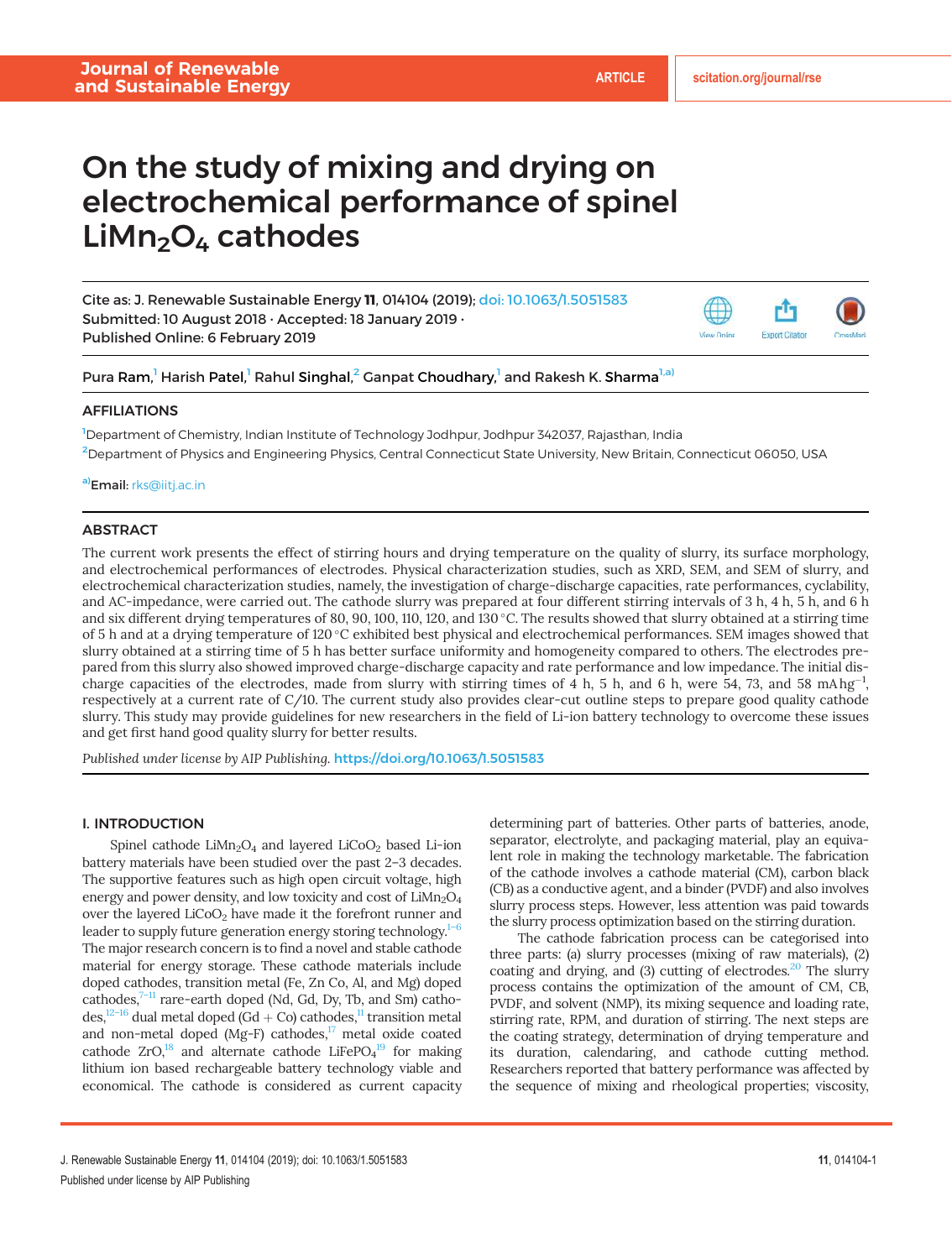fluid flow, and visco-elasticity; $21-23$  electrode thickness, $24$  immiscible fluid mixing (water in organic solvent), $25$  dispersion of solid ingredients during the slurry process using dispersion agents, $^{26}$ length of uniform loading, $27$  material phase formation, $28$  material loading rate,<sup>29</sup> amount of carbon black and polyvinylidene difluoride (PVDF) binder,<sup>30</sup> styrene butadiene rubber (SBR) binder in aqueous medium, particle size dependent homogeneity, $31$  and energy impact of the drying process.<sup>32</sup> The slurry quality based on NMP solvent assessed by AC impedance spectroscopy showed the large variation of 300 $\Omega$  to 3000 $\Omega$  in the internal impedance of the cell.<sup>33</sup> The effect of these parameters was not found in a single study as cumulative in the literature survey.

The current work presents the effect of the drying temperature and stirring duration at fixed RPM on spinel cathode  $LiMn<sub>2</sub>O<sub>4</sub>$ . The influence is assessed through the study of the surface morphology, cyclic voltammetry, charge-discharge studies, and AC impedance analysis. This study provides an easy path for slurry preparation including straightforward steps to assist new researchers in this field.

## II. EXPERIMENTAL SECTION

#### A. Active material synthesis

The analytical grade chemical reagents, lithium acetate dihydrate (LiOOCCH<sub>3</sub>\*2H<sub>2</sub>O) and manganese acetate tetrahydrate [Mn(OOCCH<sub>3</sub>)<sub>2</sub>\*4H<sub>2</sub>O], all from Alfa Aesar, were taken at a stoichiometric ratio of 1:2. Each constituent was dissolved homogeneously in 2-ethylhexanoic acid as a solvent with magnetic beads and stirred at 300 rpm for  $\sim$ 1 h. Both the solutions were mixed and kept at 250°C until converted into semiviscous gel. The magnetic bead was taken out and heated continuously, till gel converted into blackish-brownish powder. The obtained powder was manually ground for half an hour and pyrolyzed in a box furnace (Nabertherm GmbH, Germany), at 450 °C for 4 h to remove organic impurities. To get the phase pure spinel cathode, the powder was again heated at 850 °C for 14 h with two steps, at rates of  $6.83 \degree C/\text{min}$  (up to  $500 \degree C$ ) and 3.33 °C/min (500 to 800 °C). The resultant powder was ground for 10 min manually in an agate mortar pestle.

## B. Active powder characterization

An X-ray diffractometer, a scanning electron microscope, and an energy dispersive X-ray spectrometer were used for physical characterization of the synthesized battery grade powder. X-ray diffraction studies were performed on a Bruker D8 advance, at two theta angles in-between  $10^{\circ}$ -80 $^{\circ}$  with a scan rate of 1° per minute in the locked coupled mode. The surface morphology and elemental analysis were studied by Scanning Electron Microscopy (SEM) using Carl Zeiss, Evo special addition and attached with EDX (OXFORD Instruments). The beam current during surface morphology and energy dispersive X-ray studies was 80 pA and 200 nA, respectively.

#### C. Cathode slurry preparation

The cathode slurry was prepared by taking 160mg of active materials (LiMn<sub>2</sub>O<sub>4</sub>), 20 mg of C-black (Alfa Aesar), 20 mg of polyvinylidene difluoride (PVDF, Alfa Aesar), and  $600 \mu l$  of N-methylpyrrolidone (NMP), Alfa Aesar. The slurry preparation was completed in two steps as shown in Fig. 1. In the first step, the homogeneous solution of PVDF in N-methylpyrrolidone was obtained, and in the second step, the dry mixture of active materials and C-black was poured slowly into the resultant homogeneous solution of the first step ensuring the continuous stirring at 400 rpm. After complete homogenization of the dry mixture in solvent, the slurry was continuously stirred for a duration of 3–6 h at 800 rpm. The slurry was prepared in different two sets of batches T1 to T6 and S1 to S4. The first set of slurry batch (T1 to T6) was stirred for 3 h/800 rpm and dried at 80, 90, 100, 110, 120, and 130 °C for T1 to T6 batches, respectively, to evaluate the effect of temperature. The second set of slurry batch was dried at 120 °C and stirred for 3 h, 4 h, 5 h, and 6 h for S1 to S4, respectively.

## D. Cell fabrication and electrochemical characterization

The Al-metal foil coated with wet slurry (for both sets of batches) was kept in an oven for drying at various temperatures of 80, 90, 100, 110, 120, and 130 °C and time durations of 2-4 h. The dried cathode was cut into a circular shape with a diameter of 8 mm and stored for further use. The other parts of the cell were the anode (Li metal foil, Alfa Aesar, USA), separator [Whatman glass microfiber filters (grade GF/A)], and electrolyte 1M LiPF<sub>6</sub> into EC + DMC (1:1) of Sigma Aldrich, USA. The two/ three connection swagelok cell was assembled in an argon filled glove box; Mbraun, Germany; with  $H_2O < 1$  PPM and  $O_2 < 2$ PPM. Cyclic voltammetry was carried at a scan rate of 0.1 mV/s using a CHI 600 instrument. The galvano-static charge-discharge studies were performed at different C-rates and up to 10



FIG. 1. Schematic of slurry preparation steps for spinel cathode  $Lim<sub>2</sub>O<sub>4</sub>$ .

J. Renewable Sustainable Energy 11, 014104 (2019); doi: 10.1063/1.5051583 11, 1014104-2 Published under license by AIP Publishing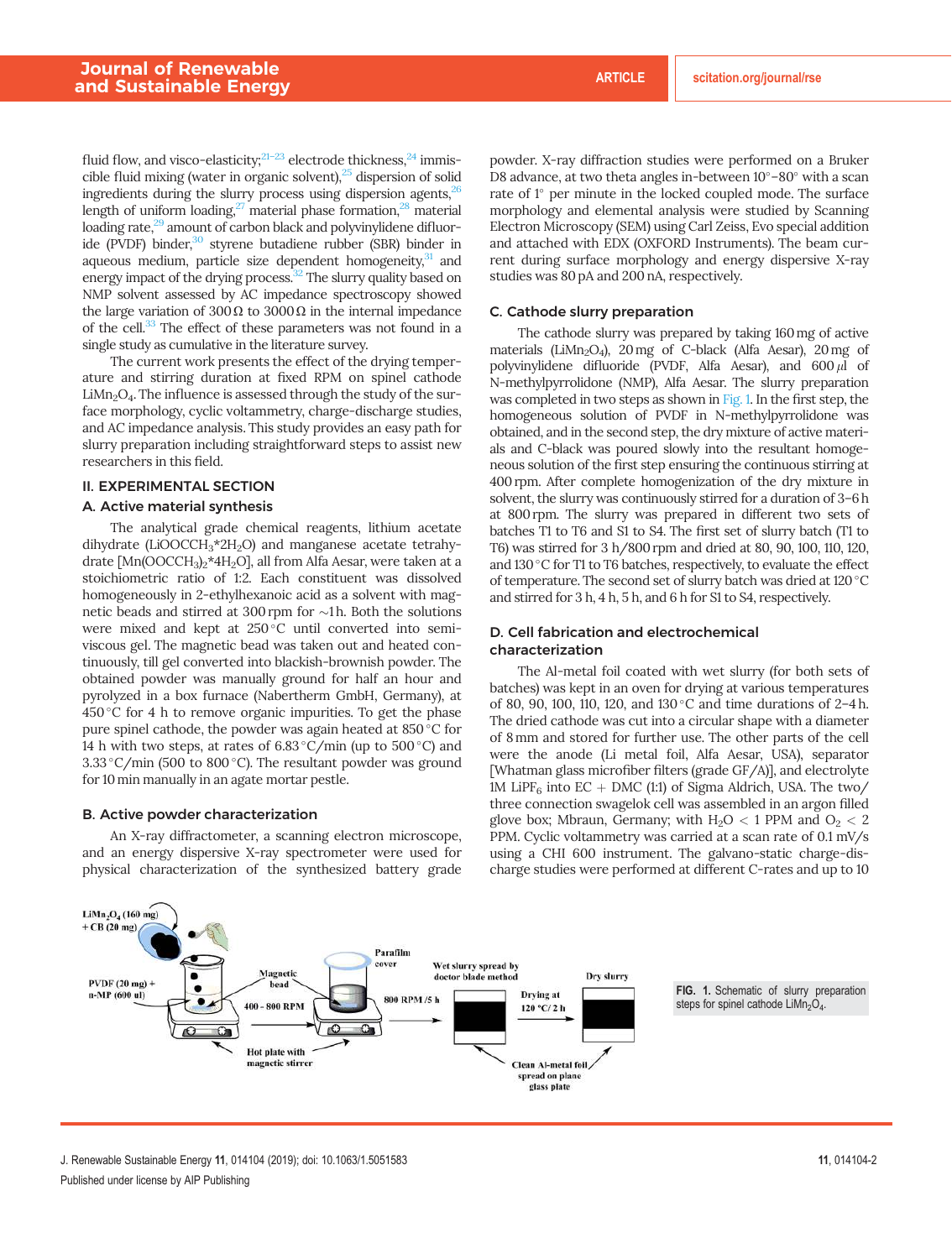## Journal of Renewable and Sustainable Energy **ARTICLE** scitation.org/journal/rse



Cycles on an 8 channel battery analyzer, MTI Corporation, USA. The AC impedance spectra were recorded from 0.1 MHz to 1 Hz with 0.5 mV AC signals over open circuit potential.

## III. RESULTS AND DISCUSSION

## A. Structural and surface morphology analyses of the active material

The phase purity of synthesized spinel phase cathode material LiMn<sub>2</sub>O<sub>4</sub> was assessed using an X-ray diffractometer and is shown in Fig. 2. The crystal structure is well matched with JCPDS file 35–0782.

The cubic phase has a space group of Fd3m. The sharp peaks observed in the diffraction pattern are evidenced for better crystallinity and assigned to planes (111), (311), (222), (400), (311), (511), (440), and (531). The lattice constant and the particle size were found to be 8.2888 Å. The occupancy of  $Mn^{+3}/Mn^{+4}$ (I311/400) at tetrahedral site proportions was 1.59.

The surface morphology of synthesized  $LiMn<sub>2</sub>O<sub>4</sub>$  cathode powder and its elemental spectra were investigated and are shown in Fig. 3. The particle shapes were irregular polyhedron with different dimensions. The particle size varied from  $1 \mu m$  to 400 nm. The average particle size was  $0.5 \mu$ m. The tendency of agglomeration was observed. EXD spectra revealed that elements manganese and oxygen were only observed. It is evidenced that no elemental impurity was formed during the synthesis process. The homogeneity and quality of the prepared slurry following the drying in an  $O<sub>2</sub>$  atmosphere were also investigated by recording the 8 MX picture using a MOTO G2 inbuilt camera to obtain the microscopic view and the SEM images to see the microscopic view as shown in Figs. 4 and 5.

## B. Macroscopic and microscopic analyses of the prepared slurry

The surface morphology of the prepared slurry was investigated using two mechanisms to obtain qualitative information about the homogeneity. The effect of stirring hours and drying temperature was evidenced that it has more impact on slurry quality which includes homogeneous mixing of the Active material, C-black, and PVDF and smooth surface generation. The stirring speed (rpm) and time (hour) play a vital role in obtaining better quality slurry-gel. The optimized stirring speed and time give the better results compared to other mechanisms. However, the particle size of the active material, carbon black, and PVDF was also the determining factor. A series of experiments were carried out, and the results are presented in Figs. 4 and 5. The macroscopic views of the prepared slurries are presented in Fig. 4 at varying stirring hours from 4, 5, and 6 h and a drying temperature of 120 °C. It is evident that as stirring hours



FIG. 3. LiMn<sub>2</sub>O<sub>4</sub> calcined at 800 °C for 14 h: (a) surface morphology and (b) EDX elemental spectra.

J. Renewable Sustainable Energy 11, 014104 (2019); doi: 10.1063/1.5051583 11, 01404-3 Published under license by AIP Publishing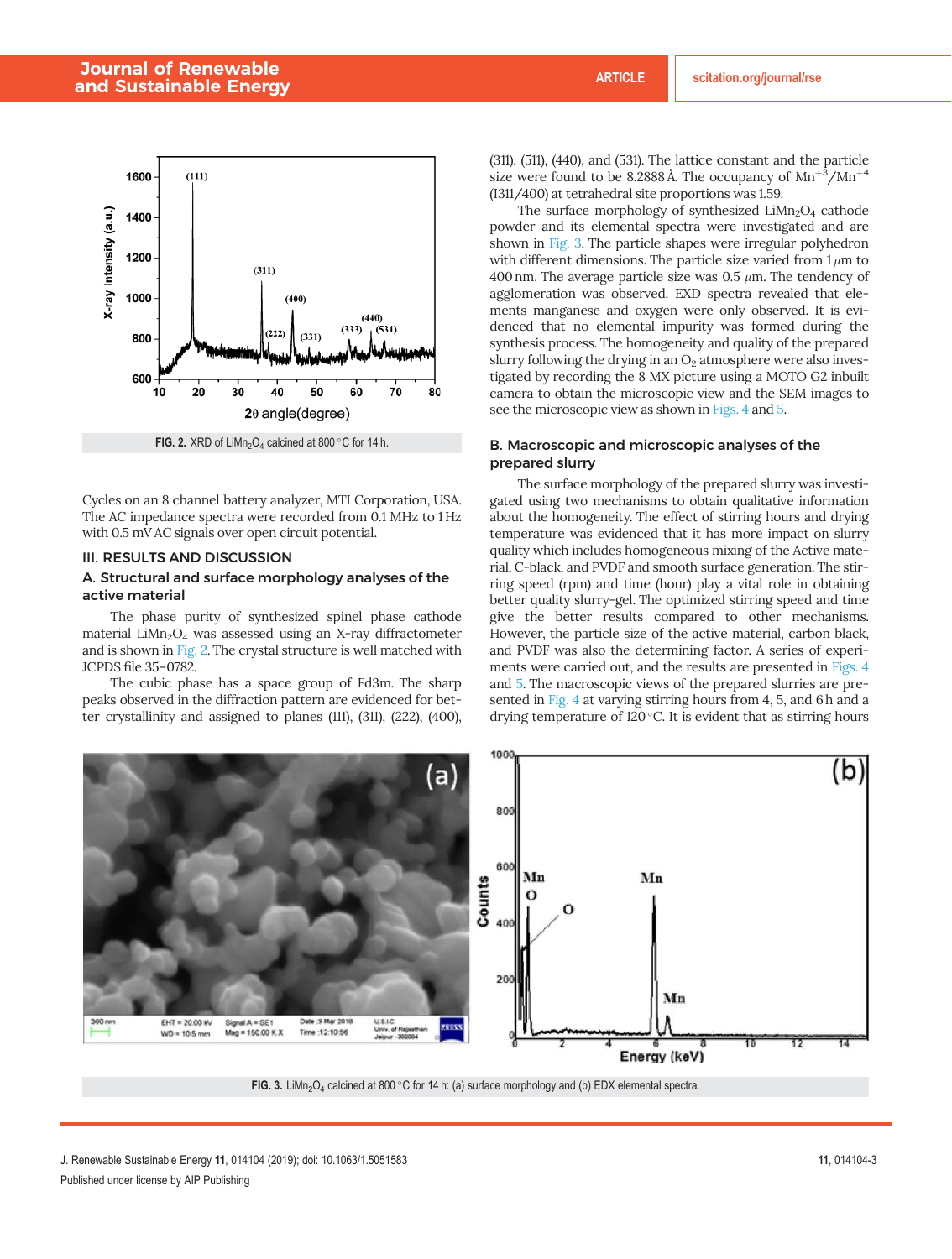

FIG. 4. Macroscopic view of the slurry prepared with different stirring hours (S2) 4 h, (S3) 5 h, and (S4) 6 h.



FIG. 5. SEM images of LiMn<sub>2</sub>O<sub>4</sub> slurry prepared with different stirring hours of (S2) 4 h, (S3) 5 h, and (S4) 6 h.

increase, less cracks are observed, which means that the slurry quality was improved with the increasing stirring hours. For the slurry obtained at a stirring time of 3 h and a drying temperature of 120 °C, a large number of small range cracks appeared and the sample was not further studied. Similarly, the drying temperature less than 120°C is also responsible for generating cracks.

To get more insight, the surface morphology of these slurries was investigated using scanning electron microscopy as shown in Fig. 4 (S2, S3, and S4). The S3 image indicates that slurry is more uniform and homogenous compared to others S2 and S4. The slurry (S1) was more non-uniform and leached out from Al-foil. The S2 image shows that lumps of active materials and other materials were not mixed properly. It needs more time to obtain a homogeneity of mixtures. Image S4 shows that cracks initiated in slurry. It may be due to breaking and cracking of the cage of the binder on the active material and the carbonblack mixture.

## C. Cyclic voltammetry and C-rate performance

The cyclic voltammograms (CVs) of synthesized spinel cathode  $LiMn<sub>2</sub>O<sub>4</sub>$  were recorded at 0.1 mV/s for 10 cycles in a potential window of 3.5–4.5 V. The cyclic voltammetry of slurry S3 at a scan rate of 0.1 mV/s for cycles 6–10 is shown in Fig. 6. Similar CVs were observed for slurries S2 and S4 except the variation in the current peak height. The magnitudes of current observed in S3 were 0.39 and 0.21mA, corresponding to

oxidation potentials of 4.12 V and 4.0 V for  $Mn^{+3}$   $\Box$   $Mn^{+4}$  at tetrahedral and octahedral sites. More current and intense peaks make the  $Li^+$  ion intercalation/de-intercalation process easier. The current peak heights remain constant except few initial



FIG. 6. CV of slurry S3 for  $LiMn<sub>2</sub>O<sub>4</sub>$  at 0.1 mV/s.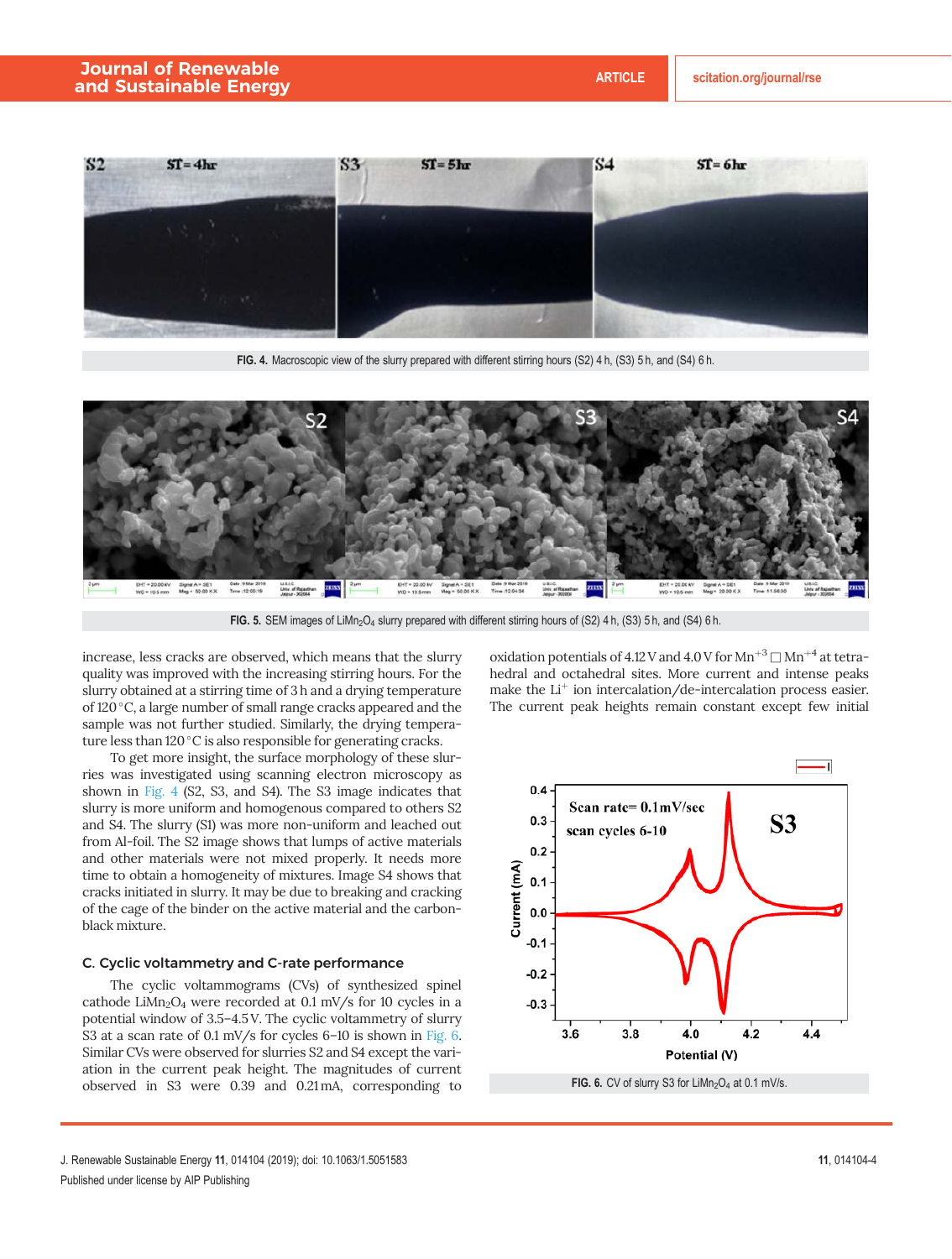

FIG. 7. Charge-discharge curve of slurry S3 for LiMn<sub>2</sub>O<sub>4</sub> at a current density of C/10.

cycles, which also indicates that there is no increase in electrical resistance during the successive scan cycles.

#### D. Charge-discharge and life cycle performance

The galvanostatic charge-discharge studies were performed for different slurries (S2, S3, and S4) at different C-rates  $(C/10, C/5,$  and  $C/2$ ). Figure 7 shows the 1st and 10th chargedischarge cycles for slurry S3 at the C/10 rate. The initial charge and discharge capacities at the C/10 rate were 85 and 73 mA h/ g for slurry S3 which were higher than those of slurries S2 and S4 as shown in Table I. The retention of discharge capacity after performing 10 cycles was 55 mA h/g (75%). Slurry S2 showed low performance at rates of both C10 and C5, while slurry S4 performed intermediate. Also, Fig. 8(a) shows the discharge capacity as a function of stirring time. It can be seen from the figure that the maximum discharge capacity was found for the slurry, obtained after a stirring time of 5 h. These results may be attributed to the improved homogeneity in S4 compared to S2, which is evidenced by SEM slurry images in Fig. 5 (S2 and S4). The less agglomeration and more homogeneity in slurry S3 (Figs. 5 and S3) were powerful features for the improved discharge capacity. The non-uniformity and in-homogeneity of active material distribution in slurry may reduce the  $Li<sup>+</sup>$  diffusion process, which resulted in less capacity of the cathode. It was reported earlier that the solution viscosity drops gradually

Charge/Discharge capacity (mAh/g) 60 50 40 30 20 (b 1  $\overline{a}$ 3 5 6 8 9 10 **Cycle Number** 

FIG. 8. (a) The specific charge/discharge capacity at the 10th cycle with stirring time. (b) Cycle performance of  $Lim<sub>2</sub>O<sub>4</sub>$  slurries S2, S3, and S4 at the C/10 rate.

with mixing time and reaches a minimum value after a certain period of mixing. At this point, the particles disperse uniformly into the slurry.31,34,35 The more homogeneous slurry is free from small air bubbles and provides a smooth and pin hole free coating onto the current collector. This can directly affect the consistency and performance of an electrode's electrochemical behaviour. This might be the reason for better electrode

|                                                    | At the C/10 rate                       |                |                                           |                | At the C/5 rate                        |            |                                          |                        |
|----------------------------------------------------|----------------------------------------|----------------|-------------------------------------------|----------------|----------------------------------------|------------|------------------------------------------|------------------------|
|                                                    | Charge capacity (mA hg <sup>-1</sup> ) |                | Discharge capacity (mA hg <sup>-1</sup> ) |                | Charge capacity (mA hg <sup>-1</sup> ) |            | Discharge capacity (mAhg <sup>-1</sup> ) |                        |
| Slurry ID                                          | 1st cycle                              | 10th cycle     | 1st cycle                                 | 10th cycle     | 1st cycle                              | 10th cycle | 1 <sup>st</sup> Cycle                    | 10 <sup>th</sup> Cycle |
| S <sub>2</sub><br>S <sub>3</sub><br>S <sub>4</sub> | 78<br>85<br>76                         | 38<br>60<br>45 | 54<br>73<br>58                            | 34<br>55<br>44 | 19<br>55<br>40                         | 46<br>37   | 49<br>38                                 | 16<br>45<br>35         |

TABLE I. Charge-discharge performance of cathode slurries at different stirring hours.

J. Renewable Sustainable Energy 11, 014104 (2019); doi: 10.1063/1.5051583 11, 01404-5 Published under license by AIP Publishing



@ C/10 DT: 120°C

Charging

55

**Discharging** 

-Charge

**D-Discharge e-Charge** 

O-Discharge Charge

**Discharge** 

6.0

 $(a)$ 

60

55

50

45

40

35

30

110

100

90

80

70

40

45

Rate Performance LMO @C10

50

Stir duration (hours)

Specific Capacity (mAh/g)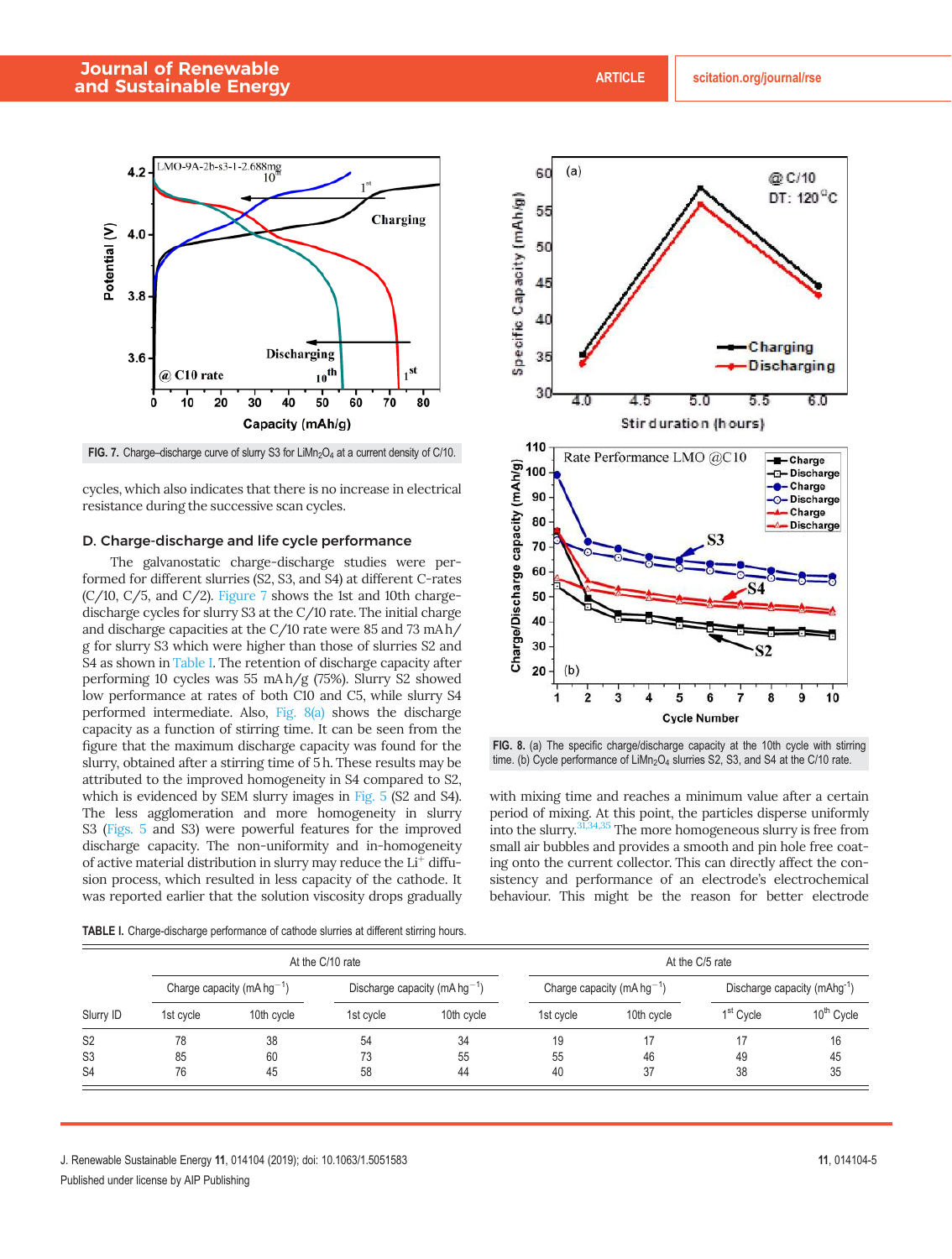

FIG. 9. Cycle performance of  $LiMn<sub>2</sub>O<sub>4</sub>$  slurries S2, S3, and S4 at the C/5 rate.

performance at 120 °C and a stirring time of 5h. The chargedischarge cycling at the C/5 rate was also investigated, and the results showed almost stable discharge capacity up to 10 cycles. The capacity retention was 91% (45 mA h/g). The cycling behaviour of slurries (S2, S3, and S4) was assessed and is shown in Fig.  $8(b)$  for the C/10 rate and in Fig. 9 for C/5. The capacity loss at C/5 was less compared to that at the C/10 rate up to 10 cycles. All slurries have stable discharge capacity at the C/5 rate with the highest discharge capacity of slurry S3. The more stable discharge capacity at C/5 compared to C/10 also supports the stable lattice structure.

### E. AC impedance analysis

Figure 10 shows the AC impedance of slurry S3 after each CV cycle to understand the impedance build-up after each



cycle. The study revealed that initial 4 cycles are sufficient for building up the solid electrolyte interface (SEI) and other polarization effects. After 4 cycles, there is no reduction in electrical impedance, i.e., impedance was saturated and the maximum impedance of the circuit was 12  $\Omega$  after 10 cycles. It also indicates that reducing the impedance or stabilizing the impedance for the slurry obtained at a stirring time of 5 h and at 800 rpm plays a determining role in slurry preparation. The improved homogeneity and optimized particle size are essential for achieving low impedance and high discharge capacity.

## IV. CONCLUSIONS

Spinel  $LiMn<sub>2</sub>O<sub>4</sub>$  was successfully synthesized via the organic sol-gel route. The effect of stirring hours (3 h, 4 h, 5 h, and 6 h) and drying temperature (80, 90, 100, 110, 120, and 130 °C) on active cathode slurry at fixed 800 rpm was investigated. The physical characterization showed that pure cubic spinel phase powders were obtained with an average particle size of  $0.5 \mu m$ . The cathode slurry (S3) prepared with stirring hours of 5 h at 800 rpm and dried at 120 °C was found to be better than S2 (4 h), S4 (6 h), and others. Slurry S3 (5 h) has the highest initial chargedischarge capacity of 85 and 73 mA hg<sup>-1</sup> at the C/10 rate among all slurries. The discharge capacity and capacity retention were high in S3, compared to S4 and S2. The low AC impedance of 12  $\Omega$  for S3 revealed that more homogeneity needed an appropriate time of stirring during the slurry process. Thus, the slurry obtained at a stirring time of 5 h at 800 rpm and a drying temperature of 120 °C may be used further to prepare better quality slurry of the cathode materials.

## ACKNOWLEDGMENTS

Dr. Pura Ram acknowledges MHRD, Government of India, for providing financial assistance during research. The authors are also thankful to DST, Government of India, for research support under the Indo-Portuguese bilateral research program (INT/Portugal/P-02/2013; 2014–2016). The authors thank the CASE facility, IIT Jodhpur, for SEM and electrochemical analysis.

## REFERENCES

- <sup>1</sup>J. B. Goodenough and Y. Kim, Chem. Mater. 22(3), 587-603 (2010).
- <sup>2</sup>N. Nitta, F. Wu, J. T. Lee, and G. Yushin, Mater. Today 18(5), 252–264 (2015).
- <sup>3</sup>M. Winter and R. J. Brodd, Chem. Rev. **104**(10), 4245-4269 (2004).
- 4 J. W. Fergus, J. Power Sources 195(4), 939–954 (2010).
- <sup>5</sup>M. M. Thackeray, C. Wolverton, and E. D. Isaacs, Energy Environ. Sci. 5, 7854–7863 (2012).
- <sup>6</sup>M. Armand and J. M. Tarascon, Nature 451, 652-657 (2008).
- <sup>7</sup>R. Singhal, S. R. Das, M. S. Tomar, O. Ovideo, S. Nieto, R. E. Melgarejo, and R. S. Katiyar, J. Power Sources 164(2), 857–861 (2007).
- <sup>8</sup>D. Arumugam, G. P. Kalaignan, K. Vediappan, and C. W. Lee, Electrochim. Acta 55(28), 8439–8444 (2010).
- <sup>9</sup>L. Xiong, Y. Xu, T. Tao, and J. B. Goodenough, J. Power Sources 199, 214–219 (2012).
- <sup>10</sup>K. Suryakala, K. R. Marikkannu, G. P. Kalaignan, and T. Vasudevan, Int. J. Electrochem. Sci. 3(2), 136–144 (2008).

<sup>11</sup>X. Sun, X. Hu, Y. Shi, S. Li, and Y. Zhou, Solid State Ionics 180(4-5), 377–380 (2009).

J. Renewable Sustainable Energy 11, 014104 (2019); doi: 10.1063/1.5051583 11, 01404-6 Published under license by AIP Publishing